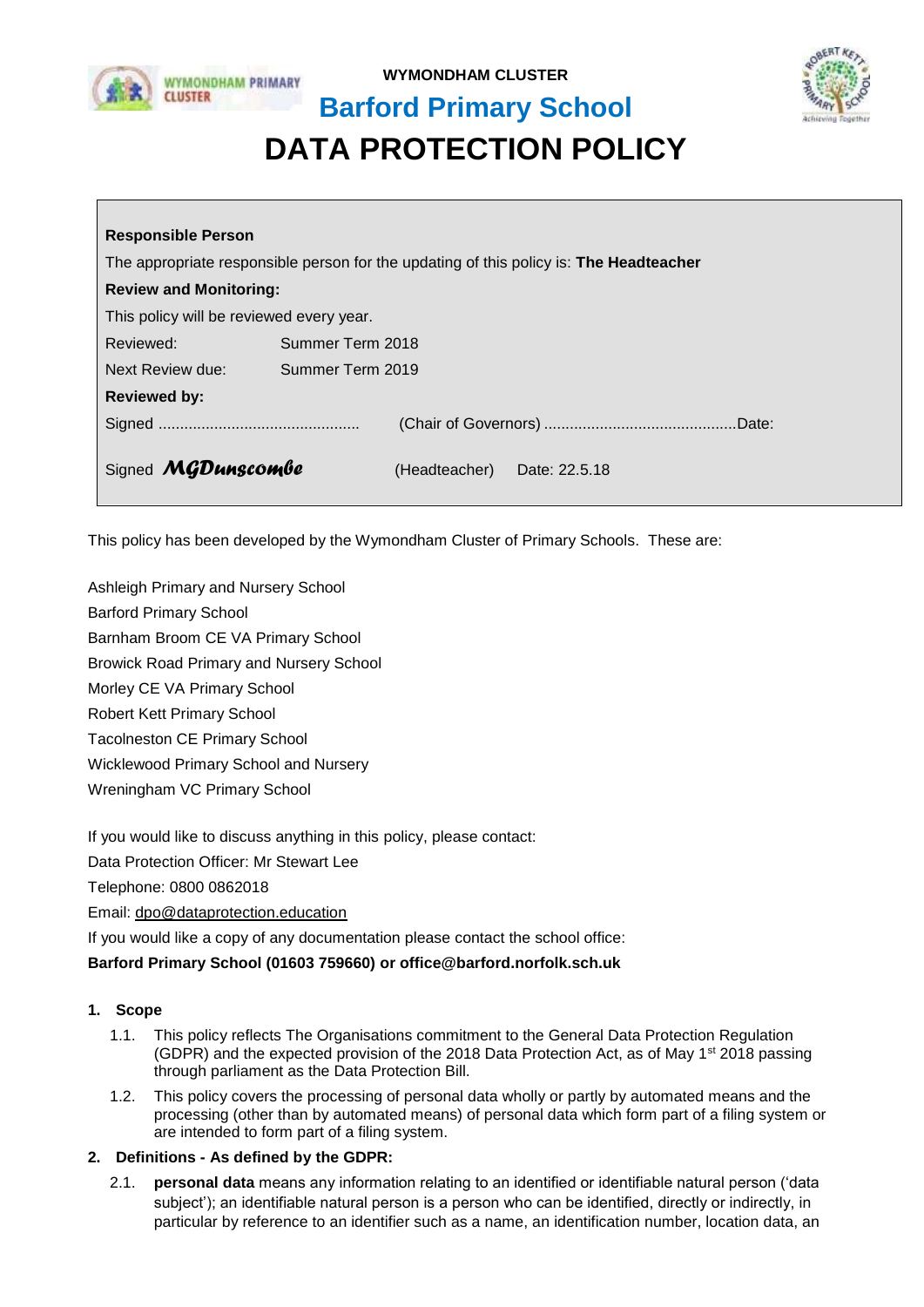online identifier or by one or more factors specific to the physical, physiological, genetic, mental, economic, cultural or social identity of that natural person;

- 2.2. **processing** means any operation or set of operations which is performed on personal data or on sets of personal data, whether or not by automated means, such as collection, recording, organisation, structuring, storage, adaptation or alteration, retrieval, consultation, use, disclosure by transmission, dissemination or otherwise making available, alignment or combination, restriction, erasure or destruction;
- 2.3. **restriction of processing** means the marking of stored personal data with the aim of limiting their processing in the future;
- 2.4. **profiling** means any form of automated processing of personal data consisting of the use of personal data to evaluate certain personal aspects relating to a natural person, in particular to analyse or predict aspects concerning that natural person's performance at work, economic situation, health, personal preferences, interests, reliability, behaviour, location or movements;
- 2.5. **pseudonymisation** means the processing of personal data in such a manner that the personal data can no longer be attributed to a specific data subject without the use of additional information, provided that such additional information is kept separately and is subject to technical and organisational measures to ensure that the personal data are not attributed to an identified or identifiable natural person;
- 2.6. **filing system** means any structured set of personal data which are accessible according to specific criteria, whether centralised, decentralised or dispersed on a functional or geographical basis;
- 2.7. **controller** means the natural or legal person, public authority, agency or other body which, alone or jointly with others, determines the purposes and means of the processing of personal data; where the purposes and means of such processing are determined by Union or Member State law, the controller or the specific criteria for its nomination may be provided for by Union or Member State law;
- 2.8. **processor** means a natural or legal person, public authority, agency or other body which processes personal data on behalf of the controller;
- 2.9. **recipient** means a natural or legal person, public authority, agency or another body, to which the personal data are disclosed, whether a third party or not. However, public authorities which may receive personal data in the framework of a particular inquiry in accordance with Union or Member State law shall not be regarded as recipients; the processing of those data by those public authorities shall be in compliance with the applicable data protection rules according to the purposes of the processing;
- 2.10. **third party** means a natural or legal person, public authority, agency or body other than the data subject, controller, processor and persons who, under the direct authority of the controller or processor, are authorised to process personal data;
- 2.11. **consent** of the data subject means any freely given, specific, informed and unambiguous indication of the data subject's wishes by which he or she, by a statement or by a clear affirmative action, signifies agreement to the processing of personal data relating to him or her;
- 2.12. **personal data breach** means a breach of security leading to the accidental or unlawful destruction, loss, alteration, unauthorised disclosure of, or access to, personal data transmitted. stored or otherwise processed;
- 2.13. **genetic data** means personal data relating to the inherited or acquired genetic characteristics of a natural person which give unique information about the physiology or the health of that natural person and which result, in particular, from an analysis of a biological sample from the natural person in question;
- 2.14. **biometric data** means personal data resulting from specific technical processing relating to the physical, physiological or behavioural characteristics of a natural person, which allow or confirm the unique identification of that natural person, such as facial images or dactyloscopic data;
- 2.15. **data concerning health** means personal data related to the physical or mental health of a natural person, including the provision of health care services, which reveal information about his or her health status;
- 2.16. **enterprise** means a natural or legal person engaged in an economic activity, irrespective of its legal form, including partnerships or associations regularly engaged in an economic activity;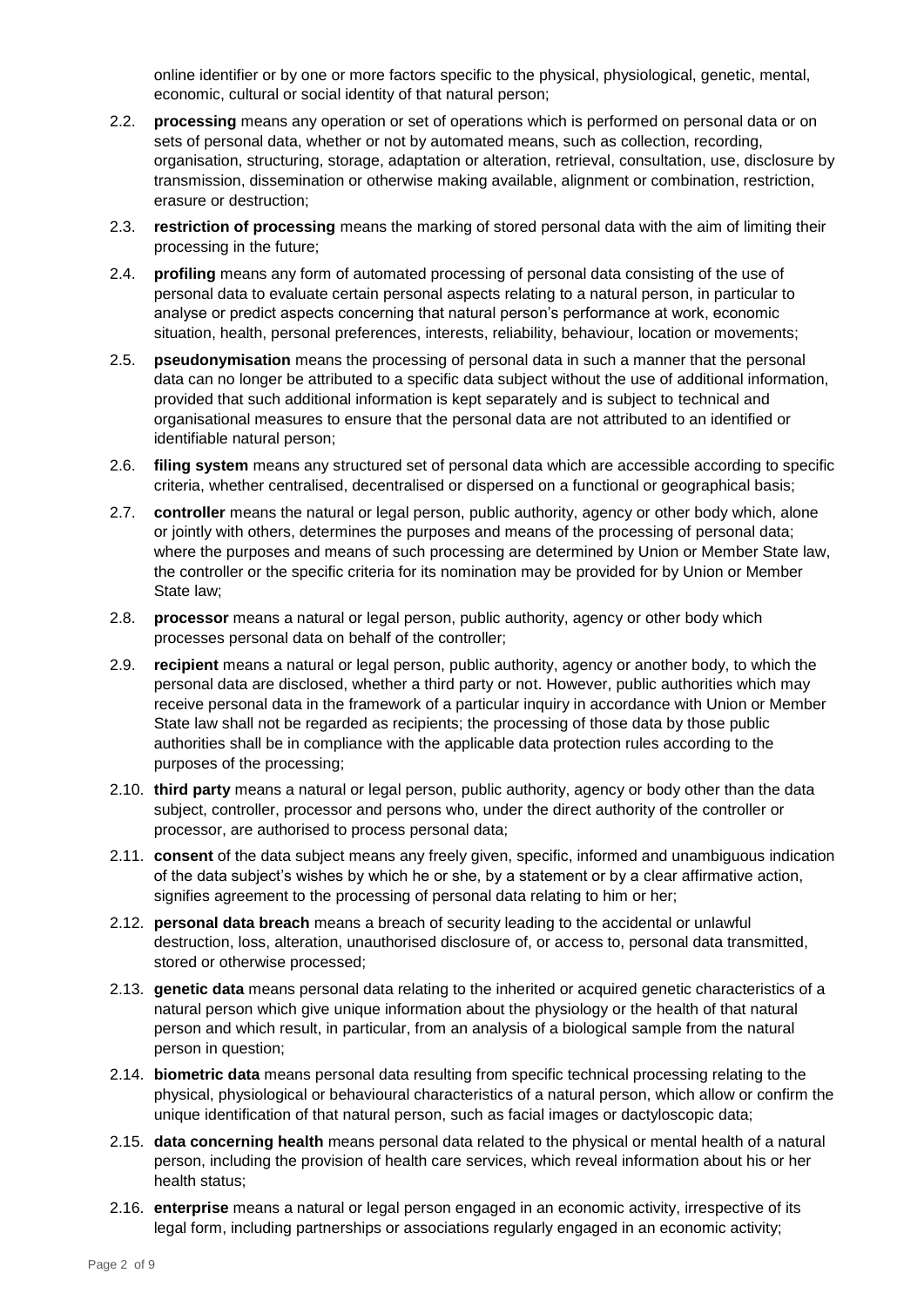- 2.17. **supervisory authority** means an independent public authority which is established by a Member State pursuant to Article 51 of the GDPR;
- 2.18. **cross-border processing** means either:
- processing of personal data which takes place in the context of the activities of establishments in more than one Member State of a controller or processor in the Union where the controller or processor is established in more than one Member State;

or

- processing of personal data which takes place in the context of the activities of a single establishment of a controller or processor in the Union but which substantially affects or is likely to substantially affect data subjects in more than one Member State;
- **relevant and reasoned objection** means: an objection to a draft decision as to whether there is an infringement of this Regulation, or whether envisaged action in relation to the controller or processor complies with this Regulation, which clearly demonstrates the significance of the risks posed by the draft decision as regards the fundamental rights and freedoms of data subjects and, where applicable, the free flow of personal data within the Union;
- **information society service** means: any service normally provided for remuneration, at a distance, by electronic means and at the individual request of a recipient of services;
- **international organisation** means: an organisation and its subordinate bodies governed by public international law, or any other body which is set up by, or on the basis of, an agreement between two or more countries;
- 2.19. **special categories** of personal data means personal data:
	- revealing racial or ethnic origin,
	- revealing political opinions,
	- revealing religious or philosophical beliefs or trade union membership,
	- the processing of genetic data, biometric data for the purpose of uniquely identifying a natural person,
	- data concerning health or data concerning a natural person's sex life or sexual orientation shall be prohibited;
- 2.20. **data breach**: an incident or event in which personal and/or confidential data:
	- has potentially been viewed or used by an individual unauthorised to do so;
	- has had its integrity compromised;
	- is lost or is unavailable for a significant period.

## **3. Commitment to GDPR and Data Protection by Design**

- 3.1. This policy sets out The Organisation's commitment to GDPR and the implementation of a data protection by design approach. The Organisation will refer to documents and guidance from the Information Commissioner's Office and the Department for Education in relation to GDPR and data processing. This includes ensuring by May 25<sup>th</sup> 2018 and beyond:
	- Creation and maintenance of a data protection working group;
	- Assigning responsibility to an individual within The Organisation;
	- Assigning a Data Protection Officer;
	- Development and maintenance of a GDPR project;
	- Ensuring that all staff are trained in data protection and take responsibility for the collection, processing, storage and destruction of data;
	- A lawful basis for processing is documented for all processing activity;
	- Principles relating to processing of personal data are adhered to;
	- The rights of data subjects are respected;
	- Risks to the rights of data subjects are assessed and mitigated for all large-scale and new processing;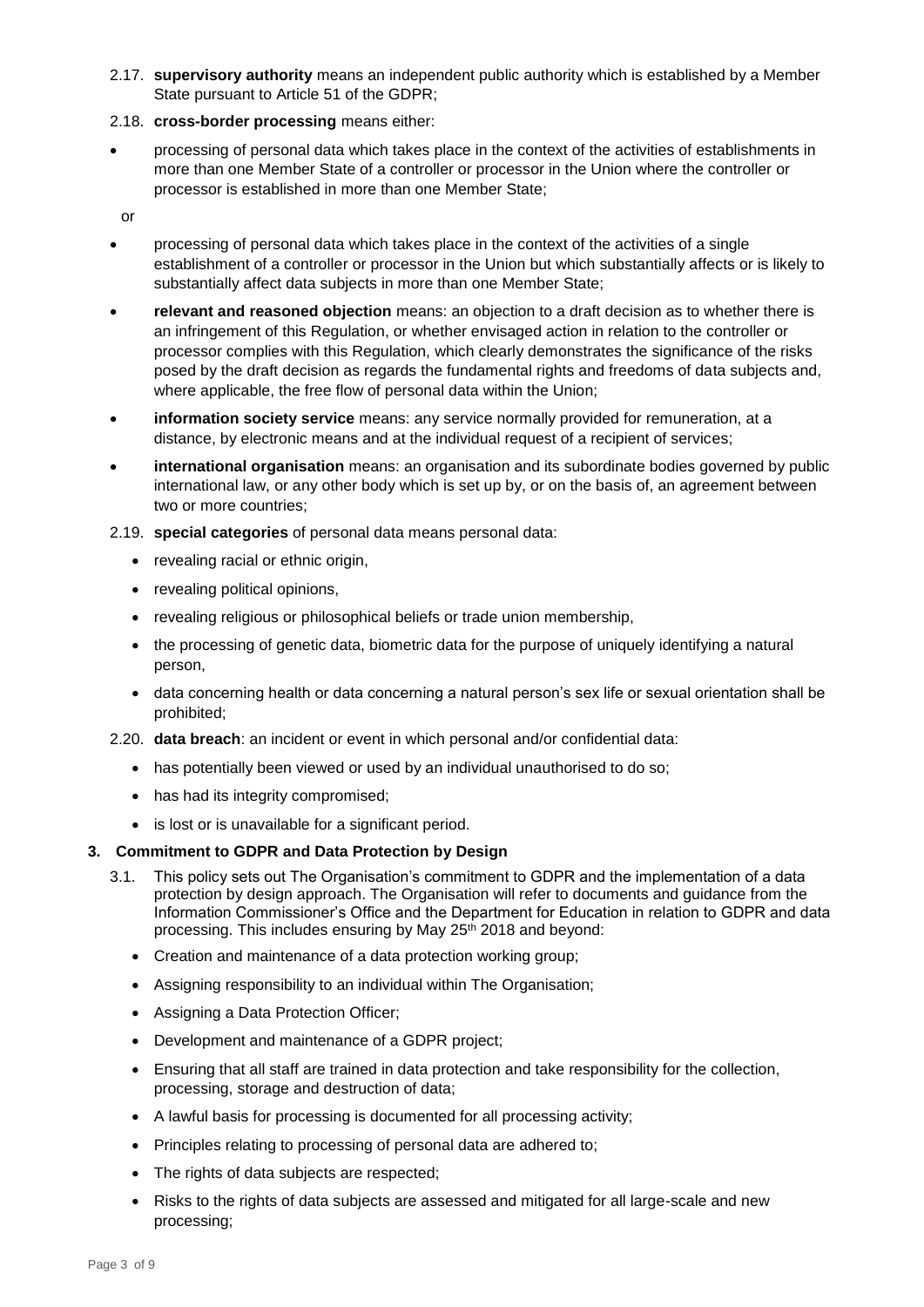- Regular independent reviews of processing activity and processing documentation are carried out;
- Organisational and technical measures are implemented to protect data;
- Data breaches impacting on the rights and freedoms of data subjects will be reported to the ICO.

#### **4. Data Principles**

- 4.1. The Organisation is committed to the principles relating to processing of personal data, in that personal data will be:
	- processed lawfully, fairly and in a transparent manner in relation to the data subject;
	- collected for specified, explicit and legitimate purposes and not further processed in a manner that is incompatible with those purposes;
	- adequate, relevant and limited to what is necessary in relation to the purposes for which they are processed;
	- accurate and, where necessary, kept up to date;
	- kept in a form which permits identification of data subjects for no longer than is necessary;
	- processed in a manner that ensures appropriate security of the personal data.

## **5. Data Subject's Rights**

- 5.1. The Organisation supports the rights of data subjects (or the parents/carers of data subjects where data subjects are not able to demonstrate the capacity to understand their rights) in relation to data that is processed or stored about them, as follows:
	- Right to fair and transparent processing:
	- Right of access;
	- Right of rectification;
	- Right to erasure (the "right to be forgotten");
	- The right to restrict processing;
	- Right to be notified of erasure, rectification or restriction;
	- Right of data portability;
	- Right to object to processing;
	- Right to object to processing for the purposes of direct marketing;
	- Right to object to processing for scientific, historical or statistical purposes;
	- Right to not be evaluated on the basis of automated processing;
	- Right to withdraw consent at any time;
	- Right to be notified about a data breach;
	- Right to an effective judicial remedy against a supervisory authority;
	- Right to lodge a complaint with supervisory authority;
	- Right to an effective judicial remedy against a controller or processor;
	- Right to compensation.
- 5.2. The Organisation shall maintain procedures, policies and notices to ensure that data subjects are informed about their rights.

#### **6. Lawful processing**

- 6.1. We will only process personal data where a lawful basis for processing exists. Specifically, where:
	- the data subject has given consent to the processing of his or her personal data for one or more specific purposes;
	- processing is necessary for the performance of a contract to which the data subject is party or in order to take steps at the request of the data subject prior to entering into a contract;
	- processing is necessary for compliance with a legal obligation to which the controller is subject;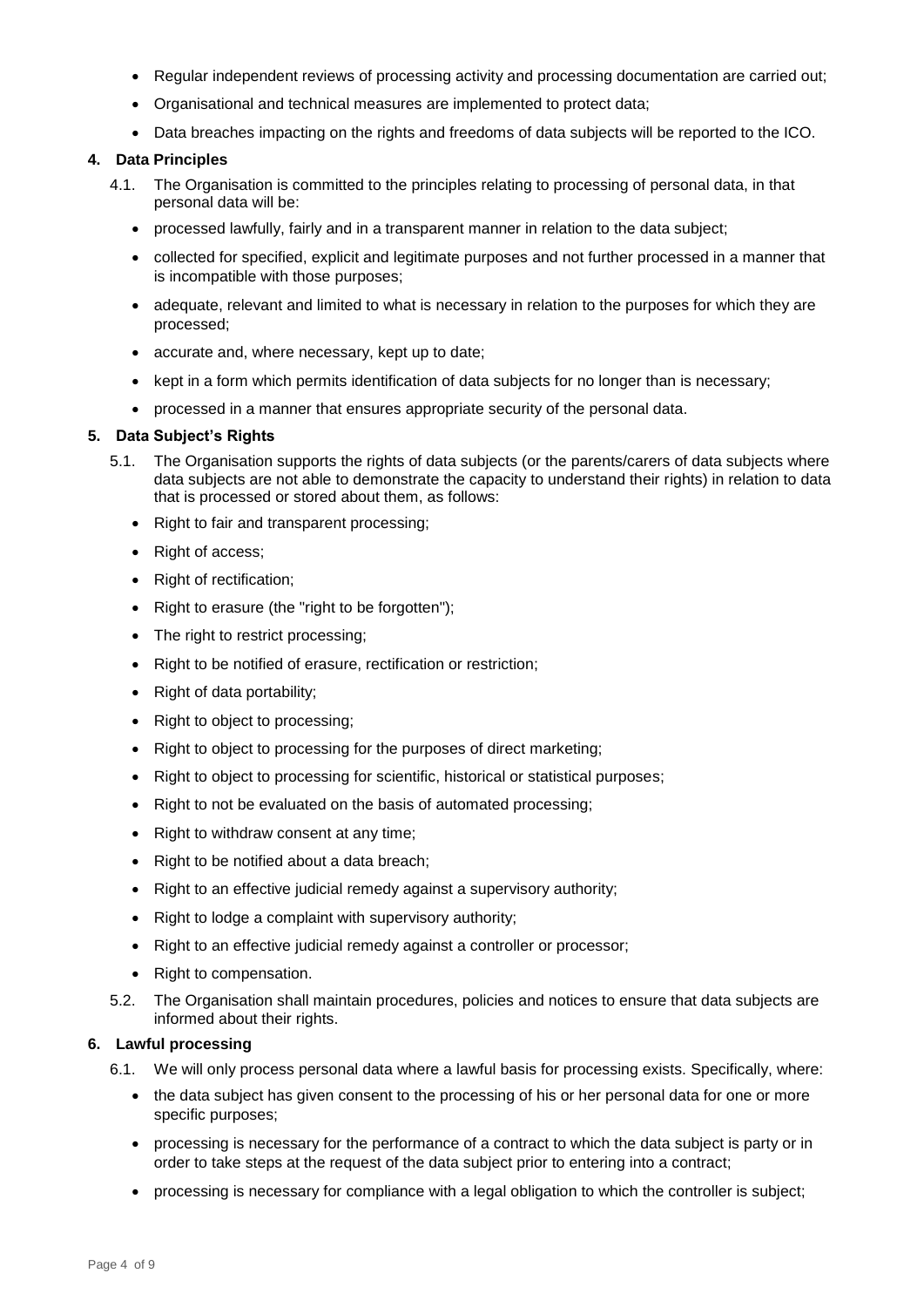- processing is necessary in order to protect the vital interests of the data subject or of another natural person;
- processing is necessary for the performance of a task carried out in the public interest or in the exercise of official authority vested in the controller.
- 6.2. Special categories of personal data will not be processed unless a specific lawful basis listed in Article 9 of the GDPR applies.

#### **7. Information Commissioner's Office**

- 7.1. For the purposes of data protection, The Organisation is a data controller; responsible for the determination of the purposes and means of the processing of personal data and where the purposes and means of such processing takes place. As such, The Organisation is supervised by the Information Commissioner's Officer and will pay the data protection fee required by law.
- 7.2. The Data Protection Officer will be the principal point of contact with the Information Commissioner's Office.

### **8. Data Sharing**

- 8.1. Data will be shared with third parties only where a lawful basis exists.
- 8.2. Where data is shared with third-party processors, they will only process data with the explicit instructions (either contractual or through a data sharing agreement) of The Organisation and shall not hold or process the data for any other purpose. The minimum data required for the processing task will be provided for the processing. Any third-party processors, where contracts or data sharing agreements are required for the processing to take place will be required to provide evidence of their commitment to GDPR compliance.
- 8.3. Where we have a legal obligation to share information with law enforcement, agencies and government bodies for legitimate purposes relating to criminal justice and taxation we will do so.
- 8.4. We will share information if there is an issue that jeopardises the safety or security of staff, students of school visitors.
- 8.5. Data may be shared for archiving purposes in the public interest, scientific or historical research purposes or statistical purposes. In this case, efforts will be made to ensure the minimum data required is shared and if possible, anonymised prior to sharing.

### **9. Data Breaches**

- 9.1. In the case of a personal data breach, The Organisation shall without undue delay and, where feasible, not later than 72 hours after having become aware of it, notify the personal data breach to the Information Commissioner's Office, unless the personal data breach is unlikely to result in a risk to the rights and freedoms of natural persons.
- 9.2. Where the notification to the Information Commissioner's Office is not made within 72 hours, it shall be accompanied by reasons for the delay.
- 9.3. In order to evaluate the personal data breach The Organisation shall inform and involve the Data Protection Officer in the assessment of the breach and in the execution of the data breach procedure to contain and manage the breach.
- 9.4. The notification shall at least:
	- describe the nature of the personal data breach including where possible, the categories and approximate number of data subjects concerned and the categories and approximate number of personal data records concerned;
	- communicate the name and contact details of the data protection officer or other contact point where more information can be obtained;
	- describe the likely consequences of the personal data breach;
	- describe the measures taken or proposed to be taken by the controller to address the personal data breach, including, where appropriate, measures to mitigate its possible adverse effects;
	- Where, and in so far as, it is not possible to provide the information at the same time, the information may be provided in phases without undue further delay.
- 9.5. The Organisation shall document any personal data breaches, comprising the facts relating to the personal data breach, its effects and the remedial action taken in a data breach log. The log shall enable the Information Commissioner's Officer to verify compliance with the data breach rules and raise awareness of minor breaches that may assist in the identification of new data handling processes and training requirements.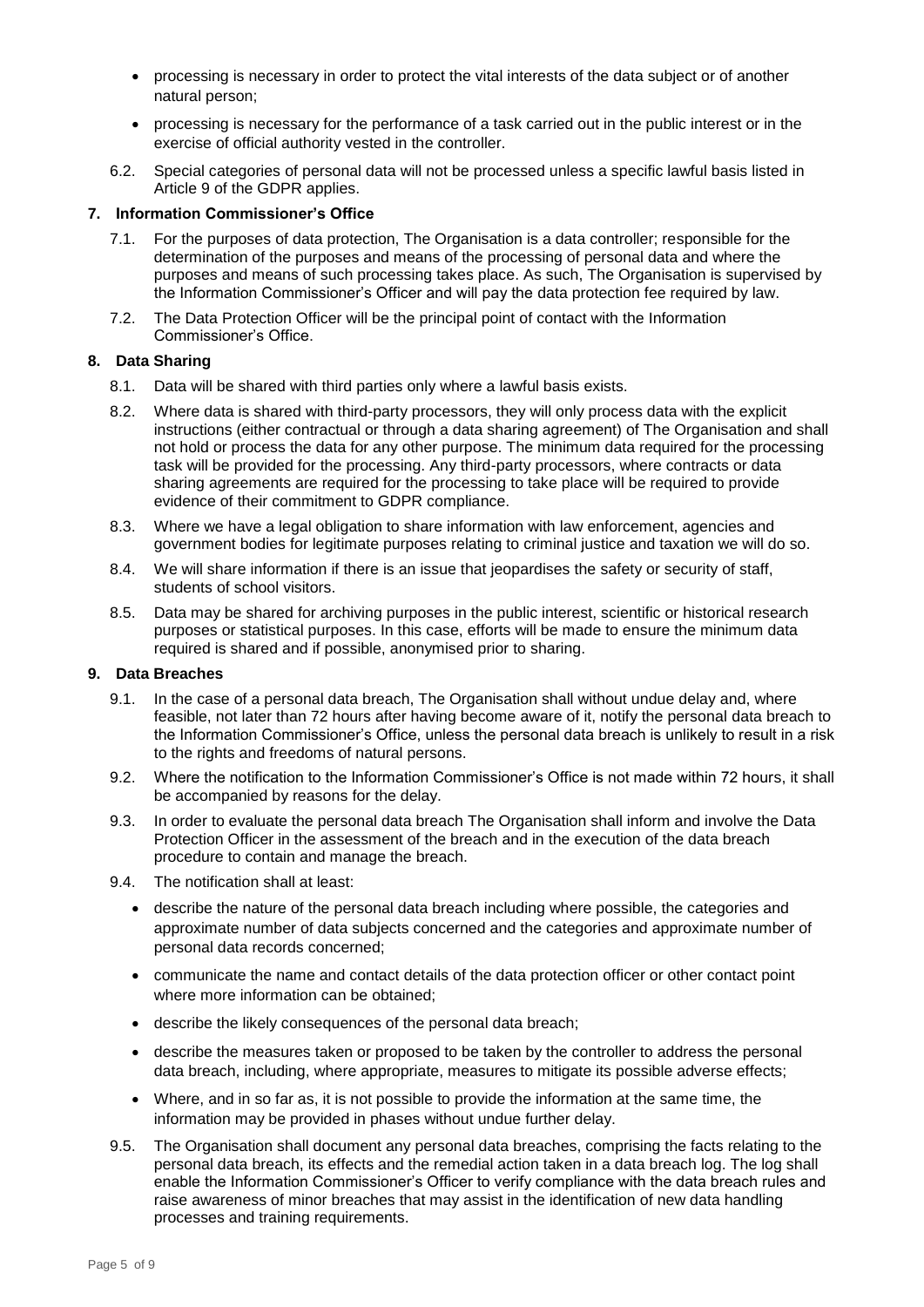#### **10. Examples of data breaches**

- Loss or theft of paper records or loss or theft of equipment on which data is stored e.g. a laptop, mobile phone, tablet device or memory stick;
- A letter or email containing personal and/or confidential data sent to the wrong address (including internal staff or third parties) or an email to an unauthorised group of email boxes;
- Personal data disclosed orally in error in a meeting or over the phone including "blogging" where information is obtained by deceiving The Organisation, or where information has been disclosed without confirming the true identity of the requester;
- Unauthorised access to information classified as personal or confidential e.g. attaching documents to an outlook diary appointment that is openly accessible;
- Posting information on the world wide web or on a computer otherwise accessible from the Internet without proper information security precautions;
- Sensitive information left on a photo-copier or on a desk in County Council premises;
- Unauthorised alteration or deletion of information;
- Not storing personal and confidential information securely;
- Not ensuring the proper transfer or destruction of files after closure of offices/buildings e.g. not following building decommissioning procedures;
- Failure to safeguard/remove personal data on office equipment (including computers and smart phones) before disposal/sale.

#### **11. Breaches caused by IT Security Incidents**

- 11.1. Examples:
	- Unauthorised access to IT systems because of misconfigured and/or inappropriate access controls;
	- Hacking or phishing attacks and related suspicious activity;
	- Virus or malware attacks and related suspicious activity;
	- ICT infrastructure-generated suspicious activity;
	- Divulging a password to another user without authority.

#### **12. Subject Access Requests**

- 12.1. The Organisation is committed to:
	- Ensuring that individuals' rights to their own personal information can be appropriately exercised;
	- Providing adequate training for staff to recognise and handle subject access requests;
	- Ensuring that everyone handling personal information knows where to find further guidance on individuals' rights in relation to their own personal information;
	- Ensuring that queries about individuals' rights to their own personal information are dealt with effectively and promptly;
	- Being fair and transparent in dealing with a subject access request;
	- Logging all subject access requests to assist the Information Commissioner's Office with any complaints related to subject access as well as identifying any issues that may assist in the identification of new data handling processes and training requirements.
- 12.2. All staff are responsible for ensuring that any request for information they receive is dealt with in line with the requirements of the GDPR and in compliance with this policy.
- 12.3. All staff have a responsibility to recognise a request for information and ensure it is passed to the responsible member of staff and/or the Data Protection Officer within two working days.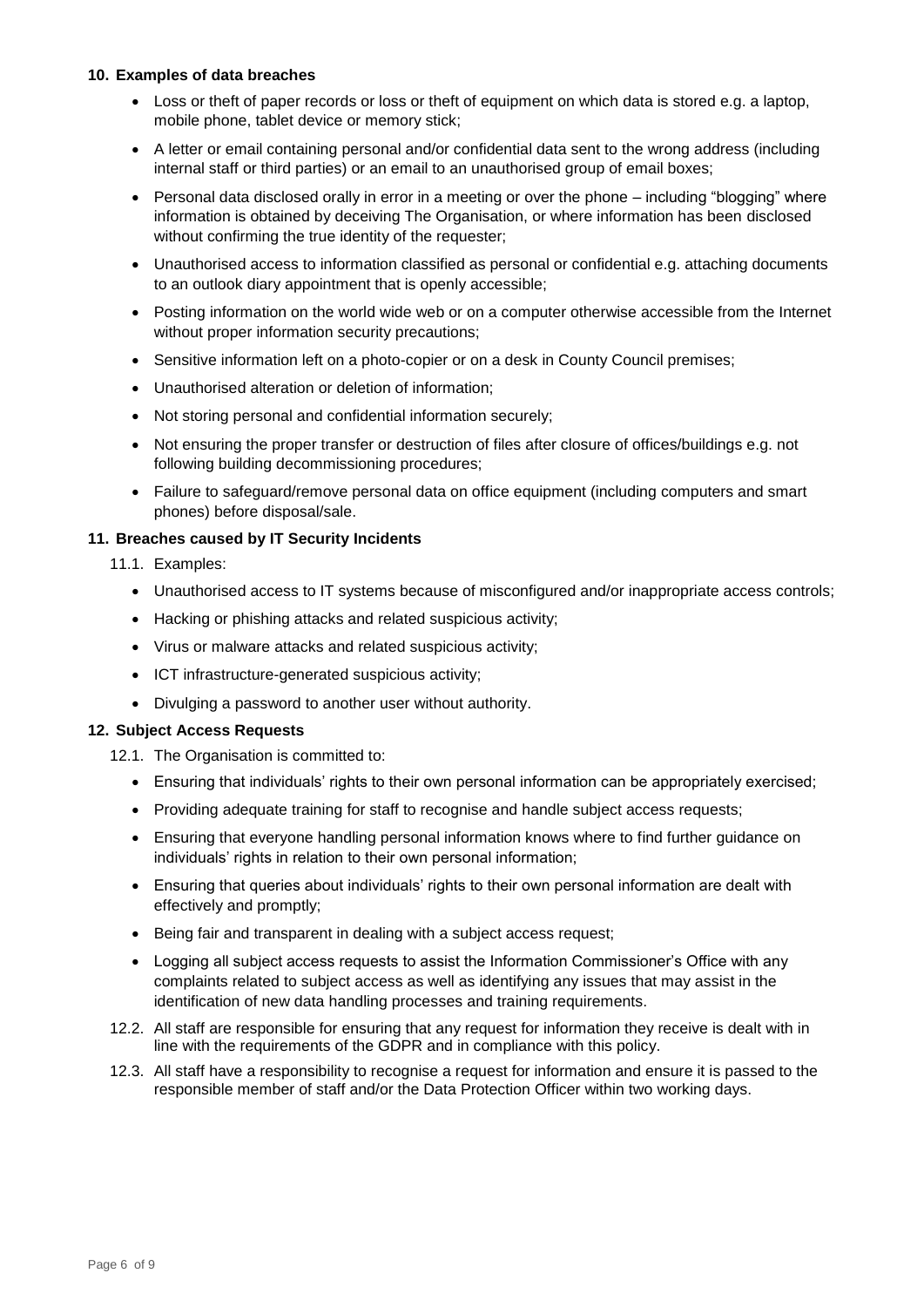#### **13. Dealing with a subject access request (SAR)**

| Why?                                                                                                                                                                                                                                                                                                                                                                                                                       | How?                                                                                                                                                                                                                                                                                                                                                                                                                                                                                                       |
|----------------------------------------------------------------------------------------------------------------------------------------------------------------------------------------------------------------------------------------------------------------------------------------------------------------------------------------------------------------------------------------------------------------------------|------------------------------------------------------------------------------------------------------------------------------------------------------------------------------------------------------------------------------------------------------------------------------------------------------------------------------------------------------------------------------------------------------------------------------------------------------------------------------------------------------------|
| Being clear about the nature of the<br>request will enable you to decide whether<br>the request needs to be dealt with in<br>accordance with statutory requirements,<br>who needs to deal with the request,<br>and/or whether this is business as usual<br>(BAU). If needed ask the submitter of the<br>request for clarity.                                                                                               | Review the request and identify:<br>If the request is for the personal<br>information of the requester or made by<br>an individual on behalf of another person<br>(e.g. on behalf of a child or an adult<br>lacking capacity) - this is a subject<br>access request:<br>If the request is for non-personal<br>information - this may be dealt with as<br>BAU or formally under the Freedom of<br>Information Act 2000 (the FOIA) or the<br><b>Environmental Information Regulations</b><br>2004 (the EIR). |
|                                                                                                                                                                                                                                                                                                                                                                                                                            | NB: The request can be received in a<br>range of different formats e.g. letter,<br>email, a completed form, or can be made<br>via social media (e.g. a Facebook page or<br>Twitter account).                                                                                                                                                                                                                                                                                                               |
| The GDPR stipulates that SARs must be<br>completed within one month of the<br>request - but in reality as soon as<br>possible.                                                                                                                                                                                                                                                                                             | Log the SAR in the subject access<br>request log and inform all appropriate<br>staff required to deal with the request.                                                                                                                                                                                                                                                                                                                                                                                    |
| requests must be completed within 20<br>working days of the request - therefore<br>the more swiftly request are being dealt<br>with, the more likely The Organisation will<br>meet its statutory deadlines.<br>BAU requests need to be dealt with by an<br>individual in that particular service area<br>who can identify and locate the<br>information requested and provide a<br>response within a reasonable timeframe. | If the request is for non-routine/FOIA/EIR<br>information contact the responsible<br>member of staff (usually the Headteacher)<br>and the Data Protection Officer.                                                                                                                                                                                                                                                                                                                                         |
| It is in the public interest that requests are<br>identified and dealt with as quickly as<br>possible.                                                                                                                                                                                                                                                                                                                     | Scan and email the request to the<br>responsible member of staff (usually the<br>Headteacher) and the Data Protection<br>Officer as needed.                                                                                                                                                                                                                                                                                                                                                                |
|                                                                                                                                                                                                                                                                                                                                                                                                                            |                                                                                                                                                                                                                                                                                                                                                                                                                                                                                                            |
|                                                                                                                                                                                                                                                                                                                                                                                                                            | The FOIA and EIR stipulates that                                                                                                                                                                                                                                                                                                                                                                                                                                                                           |

#### **14. Data Protection Officer**

The named Data Protection Officer for The Organisation is: Mr Stewart Lee

#### The Data Protection Officer can be contacted at: **dpo@dataprotection.education**

- 14.1. The Organisation shall maintain a named Data Protection Officer to represent the rights of data subjects.
- 14.2. The Organisation shall ensure that the data protection officer is involved properly and in a timely manner, in all issues which relate to the protection of personal data.
- 14.3. The Organisation shall support the data protection officer in performing the responsibilities outlined below by providing resources necessary to carry out those tasks and access to personal data and processing operations. The Data Protection Officer shall maintain his or her expert knowledge.
- 14.4. The Organisation shall ensure that the data protection officer does not receive any instructions regarding the exercise of their tasks. They shall not be dismissed or penalised by the controller or the processor for performing his tasks.
- 14.5. The data protection officer shall directly report to the highest management level of The Organisation, as needed and report to the Board of Governors at least once a year.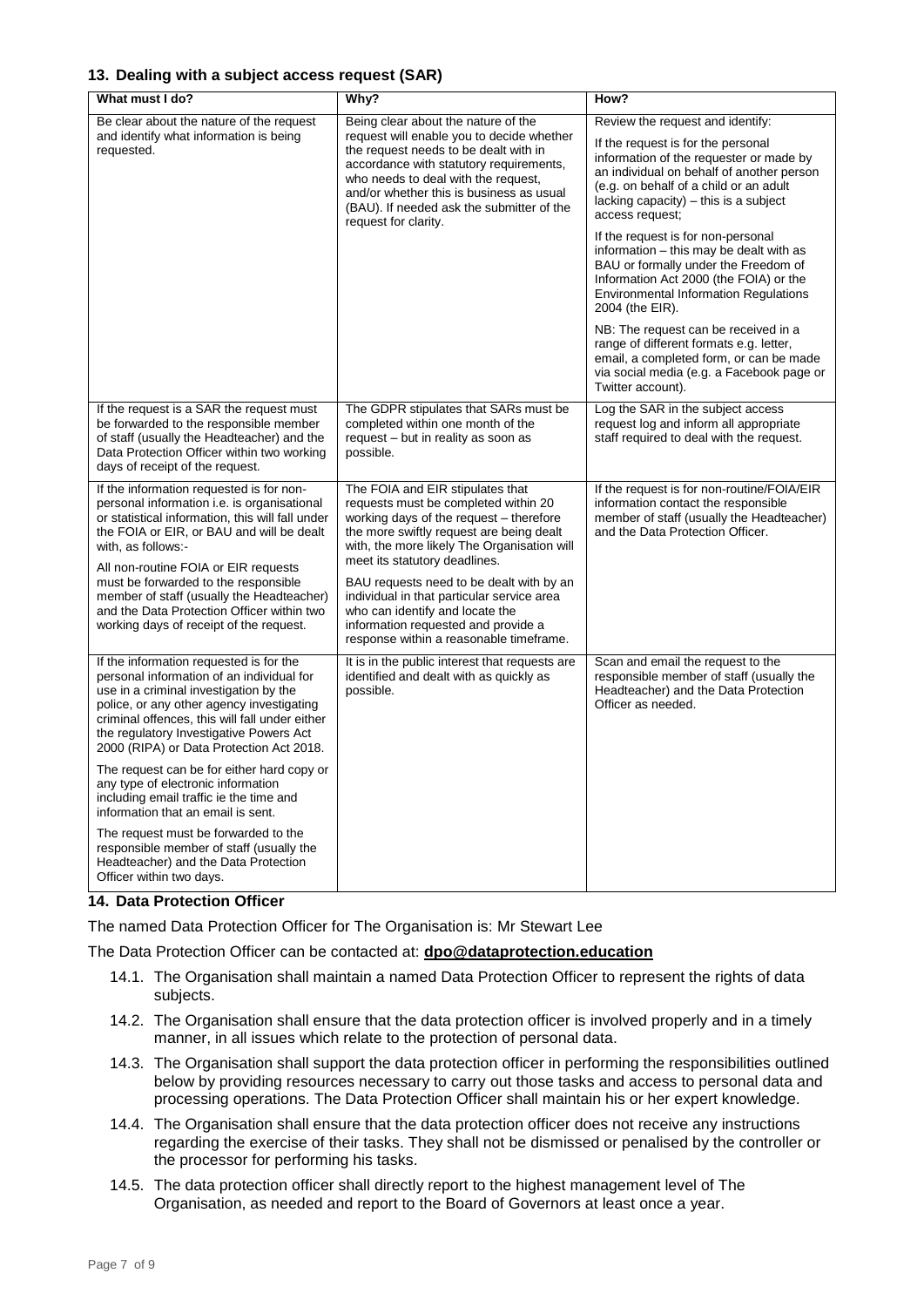- 14.6. Data subjects may contact the data protection officer with regard to all issues related to processing of their personal data and to the exercise of their rights under this Regulation.
- 14.7. The data protection officer shall be bound by secrecy or confidentiality concerning the performance of his or her tasks.
- 14.8. The Data Protection Officer shall have the following responsibilities:
	- Review of all data processing activities (inventory / mapping);
	- Conduct of regular health checks/audits and issue recommendations;
	- Assistance with data protection impact assessments and monitoring performance;
	- Monitoring and advice relating to subject access requests and data breaches;
	- Assisting schools with maintenance of records;
	- Monitoring and advice relating to FOI and other information requests;
	- Co-operation with, and act as the contact point for the supervisory authority, the Information Commissioner's Office;
	- Act as the contact point for data subjects to deal with requests and complaints;
	- Training staff.

### **15. Data Security**

- 15.1. Taking into account the state of the art, the costs of implementation and the nature, scope, context and purposes of processing as well as the risks of varying likelihood and severity for the rights and freedoms of natural persons, The Organisation will implement appropriate technical and organisational measures to ensure a level of security of the processing of Personal Data appropriate to the risk.
- 15.2. These measures shall include as appropriate:
	- measures to ensure that the Personal Data can be accessed only by authorised personnel for the purposes agreed in the record of processing activity and outlined in the privacy notice;
	- in assessing the appropriate level of security account shall be taken in particular of all the risks that are presented by processing, for example from accidental or unlawful destruction, loss, or alteration, unauthorized or unlawful storage, processing, access or disclosure of personal data;
	- the pseudonymisation and encryption of personal data;
	- the ability to ensure the ongoing confidentiality, integrity, availability and resilience of processing systems and services;
	- the ability to restore the availability and access to personal data in a timely manner in the event of a physical or technical incident;
	- a process for regular testing, assessing, and evaluating the effectiveness of technical and organisational measures for ensuring the security of the processing of personal data;
	- measures to identify vulnerabilities with regards to the processing of personal data in systems used to provide services to The Organisation.

#### **16. Photography and Videos**

- 16.1. Photographs and videos will only be collected and stored with a documented lawful basis.
- 16.2. Photographs and videos will be used where they are deemed essential for performing the public task of the school or relative to providing education. Where photographs are required for other purposes, these purposes will be documented and explicit consent will be sought.
- 16.3. The retention period for photographs and videos will be documented in the retention policy. At the end of the retention period photographs will either be destroyed or they may be retained as photos for archiving purposes in the public interest.